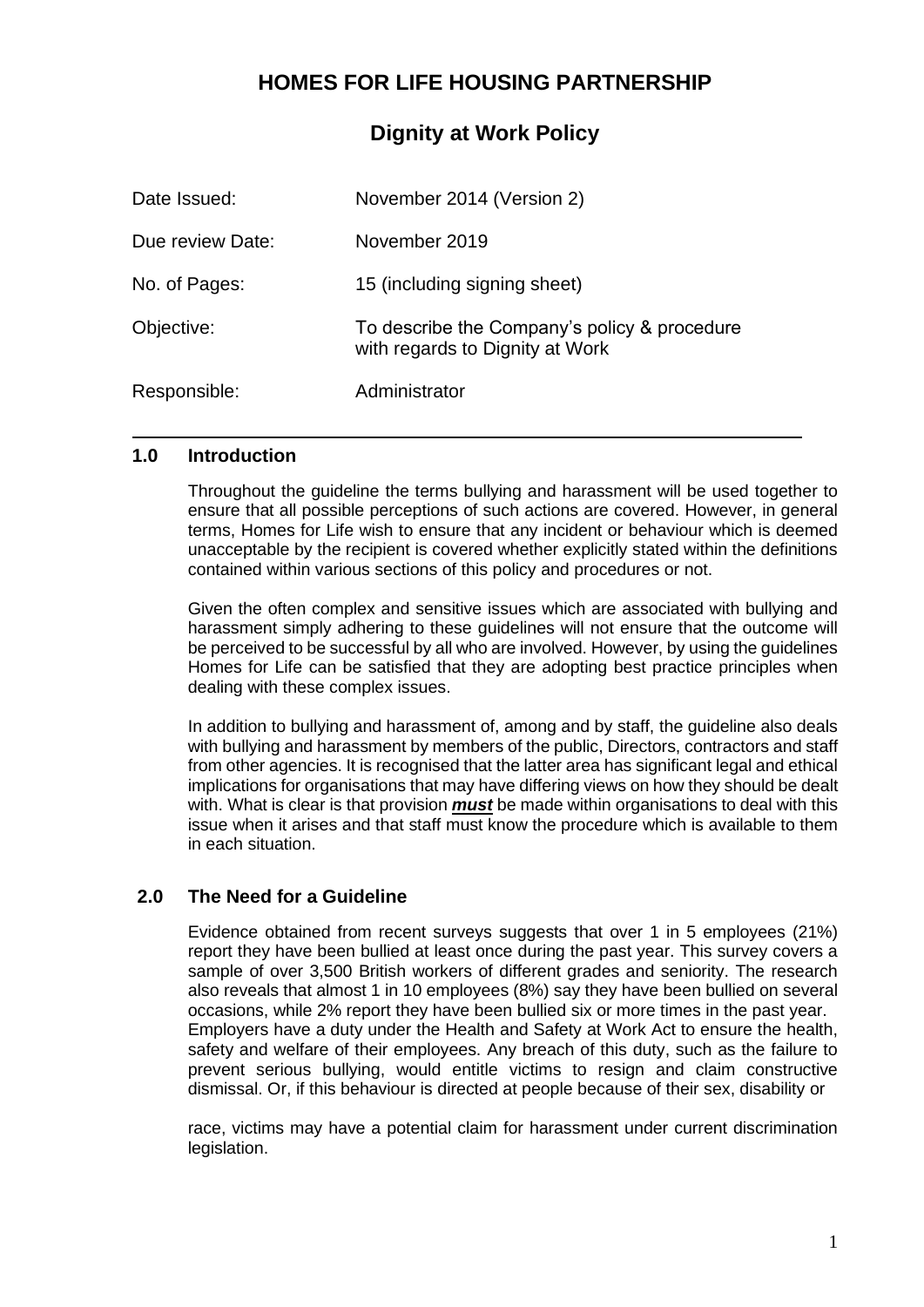Bullying and harassment take many forms, occur for a variety of reasons and may be directed at individuals or groups. Due to the fact that bullying and harassment are often misunderstood, badly misinterpreted and largely unrecognised in the workplace, it is necessary to have written definitions to appreciate the nature of the behaviour. Not only is bullying a serious moral issue, but it has strong implications for business performance. Peak levels of motivation are achieved in a culture defined by respect and recognition, not humiliation and intimidation.

Bullying and harassment impact upon the individual/group being harassed, on their colleagues and on the organisation as a whole. Intimidation in any form leads to underperformance at work. If ignored, incidents of bullying and harassment lead to, and perpetuate, a working environment in which it is unpleasant to work. People cannot contribute their best or work well in teams when they fear bullying, harassment or abuse. Bullying and harassment cause much avoidable demoralisation, stress, anxiety and sickness. There are also hidden psychological and social effects on the person being bullied or harassed as well as their family and friends.

The cost of bullying and harassment to an organisation can be looked at in terms of under performance, sickness and absence rates, costs of recruiting and retraining staff, legal action and tribunal proceedings (with unlimited compensation in sex, race, disability and protected disclosure cases) and possible loss of public image. The Dignity at Work Policy applies to everyone and you have a responsibility to be alert to bullying and harassment when it occurs. Unacceptable behaviour must not occur and, when it does, must not be allowed to continue unchecked. Inaction is not an option.

This guideline contains current principles of best practice to help Homes for Life to begin the process of reviewing current policies and procedures to ensure that the arrangements which they have in place are based on sound practice and to amend their policies and procedures as necessary.

#### **3.0 Legal Framework/Relevant Legislation**

The relevant statutes or regulations which can be used against either the bully or harasser, the organisation or both are detailed below, however bullying in itself is not actionable by law.

*Health and Safety at Work etc Act 1974 (Sections 2 and 3) and the Management of Health and Safety at Work Regulations 1992 and similar legislation.* This legislation places a duty of care on employers to ensure the Health and Safety of their employees, and to conduct assessments of potential risks to employees and to take appropriate remedial action. This may extend to acts by people over whom the employer has no direct control but, whom the employer might have reasonably foreseen the potential for harassment.

*Employment Rights Act 1996* - This legislation gives employees the right to access an employment tribunal where they believe they have been "constructively dismissed". This may apply, for example, where an organisation has failed to take appropriate action to deal with a complaint of bullying or harassment.

*Sex Discrimination Act 1975 and Race Relations Act 1976* - This legislation may be used by the employee where the bullying or harassment has a sexual or racial basis. The employer can be held vicariously liable, even when it is unaware that such incidents have taken place.

*Protection from Harassment Act 1996* - This legislation which was developed to cover "stalking" cases, enables employees to take a civil case where they believe a colleague's conduct amounts to harassment.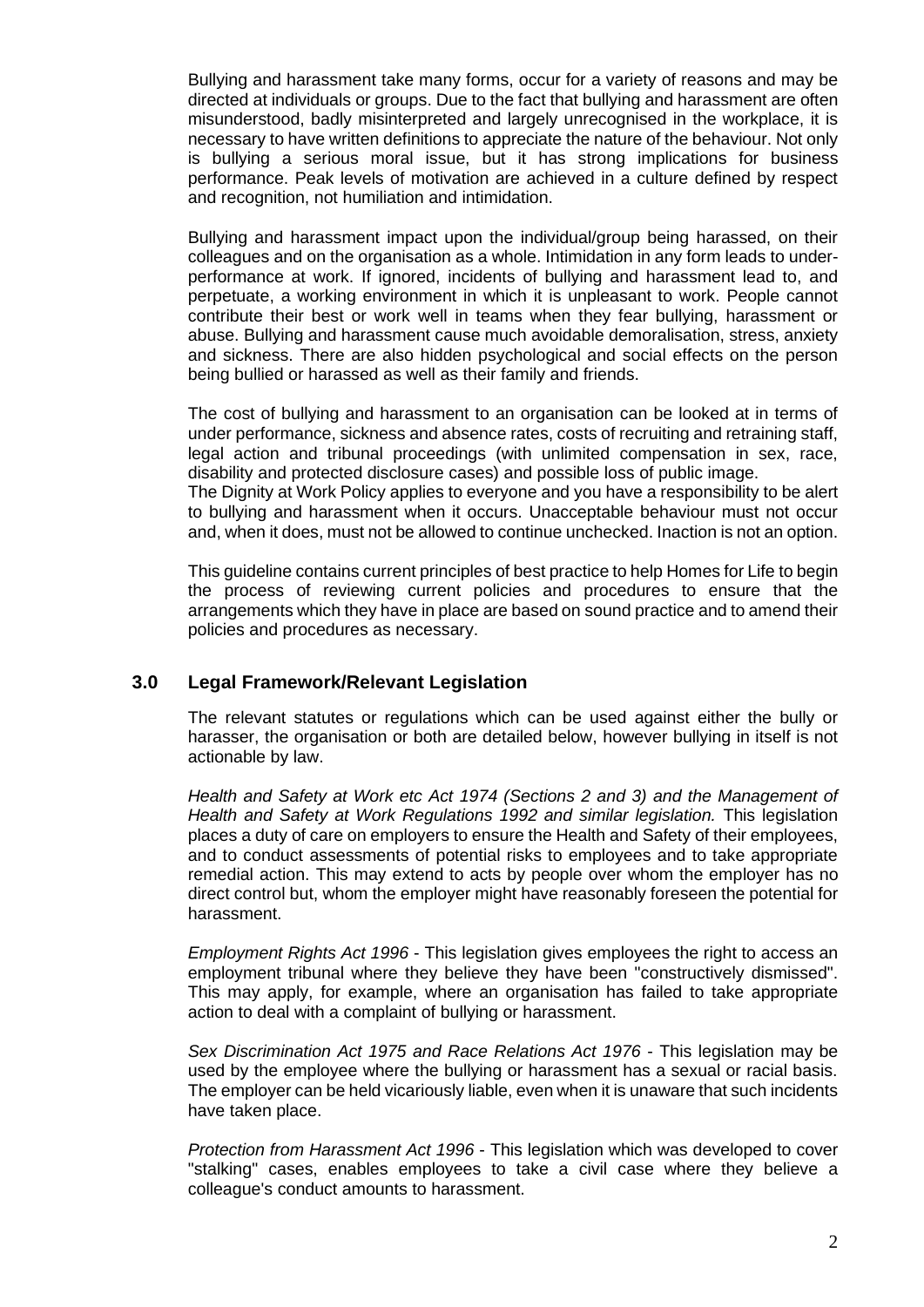*Disability Discrimination Act 1995* - This legislation makes it unlawful to discriminate against a disabled person at work on account of their disability.

*Public Interest Disclosure Act 1998* - This legislation was developed to protect so-called "whistle-blowers". Where any employee is dismissed because he or she made a "protected disclosure", the dismissal will be deemed automatically unfair.

### **4.0 Policy Statement on Bullying and Harassment at Work**

Homes for Life are committed to provide a working environment which is free from harassment, bullying or intimidation of any nature. Every employee of the organisation has a responsibility to treat colleagues with dignity and respect irrespective of their sex, race, marital or health status, age, disability, sexual orientation, religion, political conviction, membership or non-membership of a trade union/professional organisation or real or suspected infection with HIV/AIDS. Reprehensible behaviour is not acceptable.

As well as applying to all staff directly employed it will also apply to agency staff, contractors, Directors, staff from other organisations and any other person who has access to the organisation's premises.

Homes for Life defines bullying, as "persistent unwelcome behaviour, mostly using unwarranted or invalid criticism, nit-picking, fault-finding, also exclusion, isolation, being singled out and treated differently, being shouted at, humiliated, excessive monitoring, and much more".

Acts of harassment usually centre around unwanted, offensive and intrusive behaviour

The organisation views bullying and harassment as serious or gross misconduct, dependant upon the circumstances, which will be subject to action under the disciplinary procedure. In addition, to intentionally harass, alarm or distress anyone can be a criminal offence, therefore, reference to, and application of, the harassment policy does not deny or inhibit in any way whatsoever, either the organisation or the employee's legal rights, responsibilities, obligations and remedies. In serious cases dismissal and criminal prosecution can result.

The attached policy, procedure and guidelines are intended to eliminate bullying and harassment from the workplace by:

- Promoting a climate in which employees feel valued and sufficiently supported in bringing forward complaints without fear of victimisation or recrimination.
- Raising the awareness for all staff of the stance taken against all forms of bullying and harassment by the organisation and their own responsibilities for preventing such behaviour.
- Promoting awareness amongst staff of the reasonableness or otherwise of what may or may not be acceptable behaviour to colleagues and the standards of behaviour expected by the organisation and the impact which unacceptable behaviour can have on colleagues.
- Providing information regarding the adverse effects which bullying and harassment can have on staff and the organisation.
- Outlining the informal and formal procedures for dealing with bullying and harassment ensuring that the matter is dealt with promptly and sensitively and takes into account the rights of both parties involved.
- Providing access to confidential counselling, advice and support for victims of bullying and harassment at work.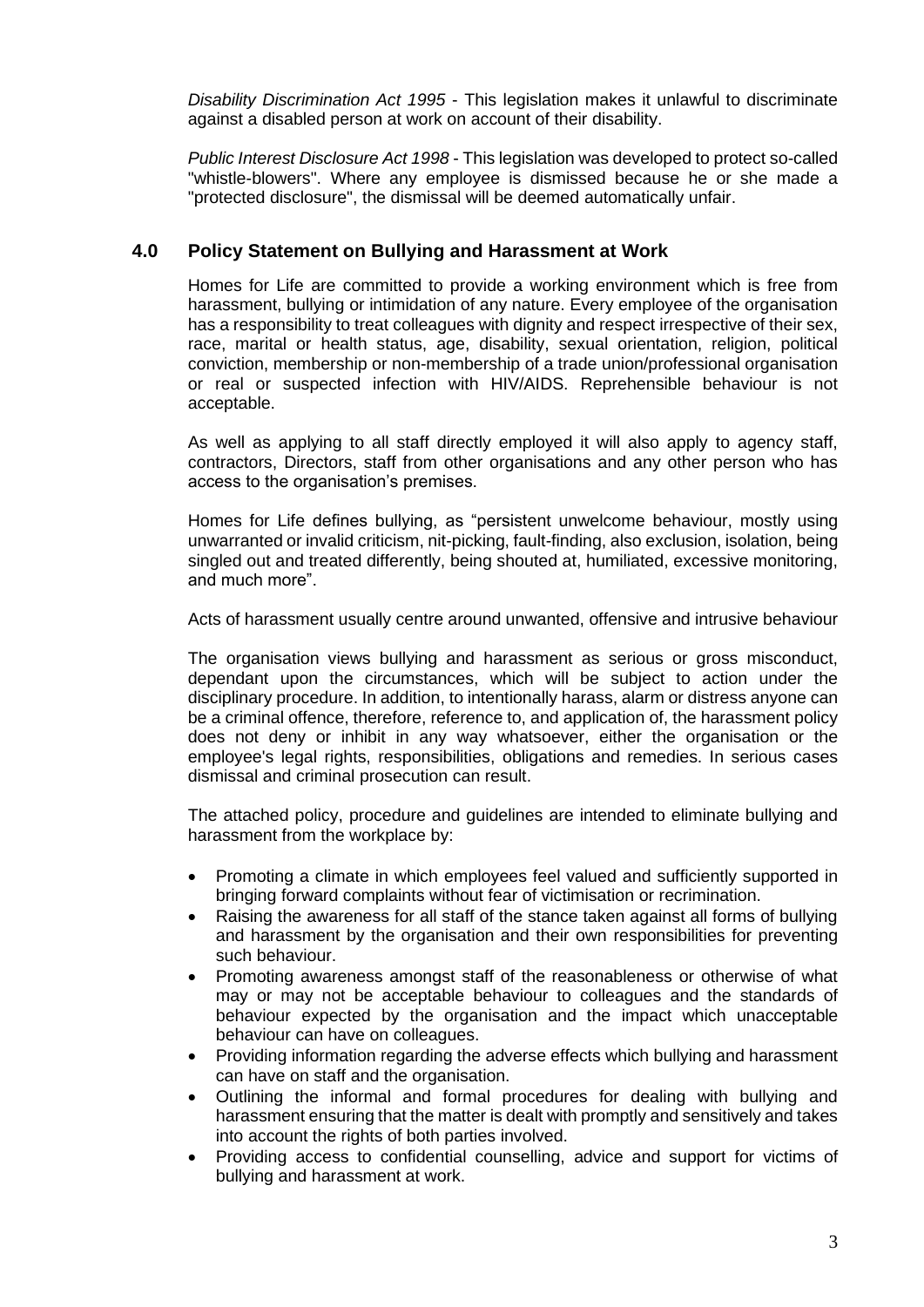• Providing a programme for the communication of the policy, monitoring its effectiveness and training for those involved in applying the policy.

Everyone has a responsibility for their own behaviour and to ensure that their actions, attitudes or behaviours do not cause distress or upset to colleagues. In addition, managers and supervisors have a specific responsibility to be vigilant in respect of the identification and elimination of bullying or harassment at work and to ensure implementation of, and adherence to, this policy.

This policy, procedure and guidelines are endorsed by the Board, senior management and the recognised trade unions, and will be communicated to all of those who require to be made aware of its contents.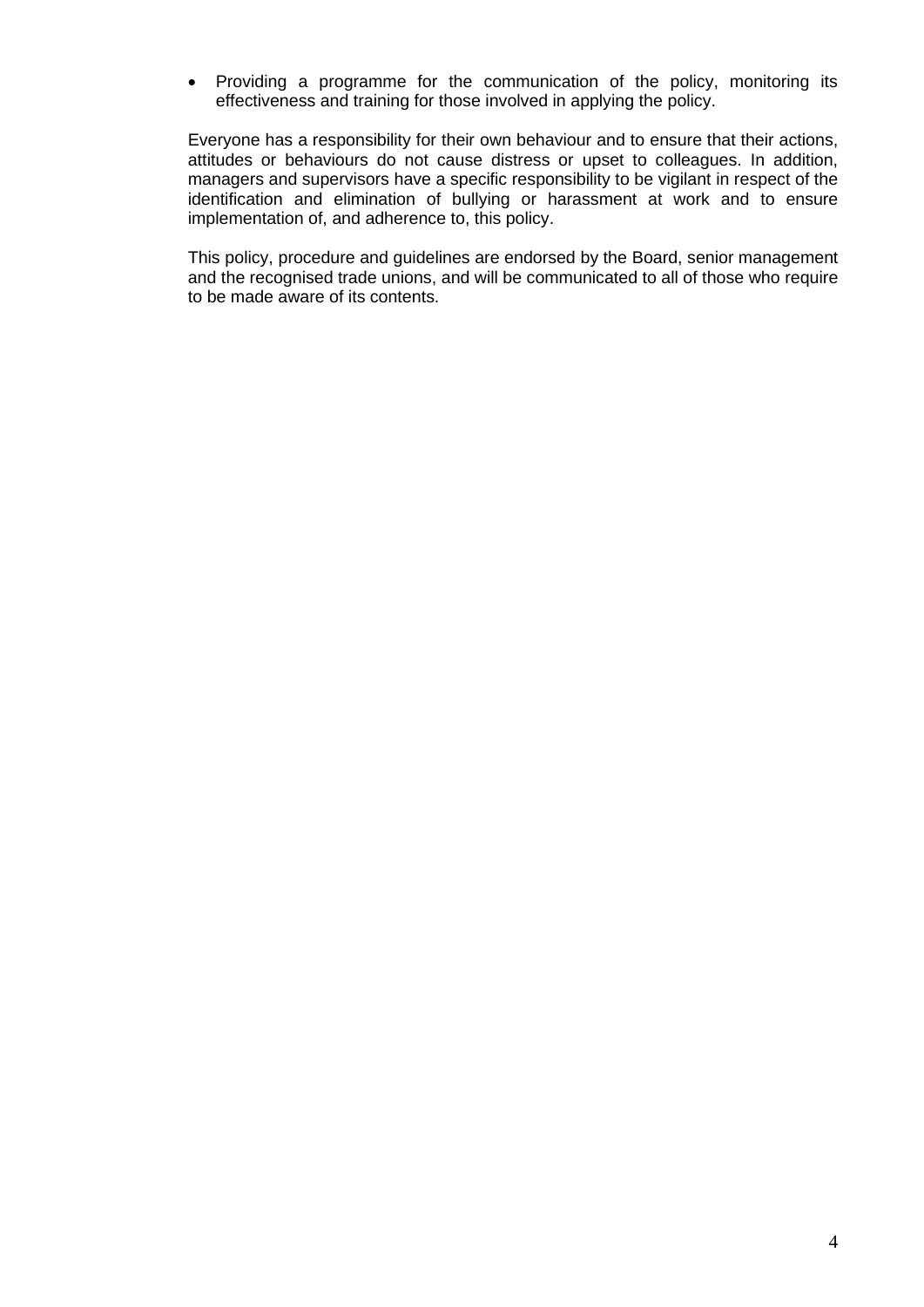## **POLICY AND PROCEDURE**

## **1. IMPACT OF BULLYING/HARASSMENT**

The health and morale of staff may suffer and levels of stress, anxiety and sickness may increase. It makes sense that a working environment which is free from bullying and harassment will enable staff to contribute more effectively and achieve higher levels of job satisfaction. It will also avoid the loss of staff with valuable skills and experience.

## **2. DEFINITIONS OF BULLYING/HARASSMENT**

### *Bullying*

As stated earlier, Homes for Life defines bullying as "persistent unwelcome behaviour, mostly using unwarranted or invalid criticism, nit-picking, fault-finding, also exclusion, isolation, being singled out and treated differently, being shouted at, humiliated, excessive monitoring, and much more".

Bullying differs from harassment and discrimination in that the focus is rarely based on gender, race or disability. The focus is often on competence, or rather the alleged lack of competence of the bullied person. Whilst bullying is the common denominator of all harassment, discrimination, abuse, conflict and violence, bullying varies from harassment. The legal aspects are different, and the solution will differ according to the type of bullying.

Bullying is most commonly associated with an abuse of power most typically by a line manager or supervisor over subordinate staff. However, other power relationships may equally lead to bullying by colleagues or a group of people who may target one individual.

It must also be recognised that, albeit less common, managers may find themselves bullied by subordinate staff who use the threat of higher powers or formal procedures to make unreasonable demands.

Bullying is an inefficient way of working, resulting in disenchantment, demoralisation, demotivation, disaffection and alienation. Bullies run dysfunctional and inefficient organisations; staff turnover and sickness absence are high, whilst morale and productivity are low.

## *What is bullying?*

People who are bullied find that they are: *(the following list is not intended to be exhaustive)*

- Constantly criticised and subjected to destructive criticism
- Subjected to nit-picking and trivial fault finding
- Undermined, especially in front of others, overruled, ignored, sidelined, marginalized, ostracised
- Isolated and excluded from what's happening
- Singled out and treated differently
- Belittled, degraded, demeaned, ridiculed, patronised, subjected to disparaging remarks
- Regularly the target of offensive language, personal remarks, or inappropriate bad language
- Threatened, shouted at and humiliated
- Set unrealistic goals and deadlines which are unachievable or which are changed without notice
- Have their responsibility increased but their authority removed
- Subjected to excessive monitoring or supervision
- Denied information or knowledge necessary for undertaking work and achieving objectives
- Either over-loaded with work, or have all their work taken away

#### *Harassment*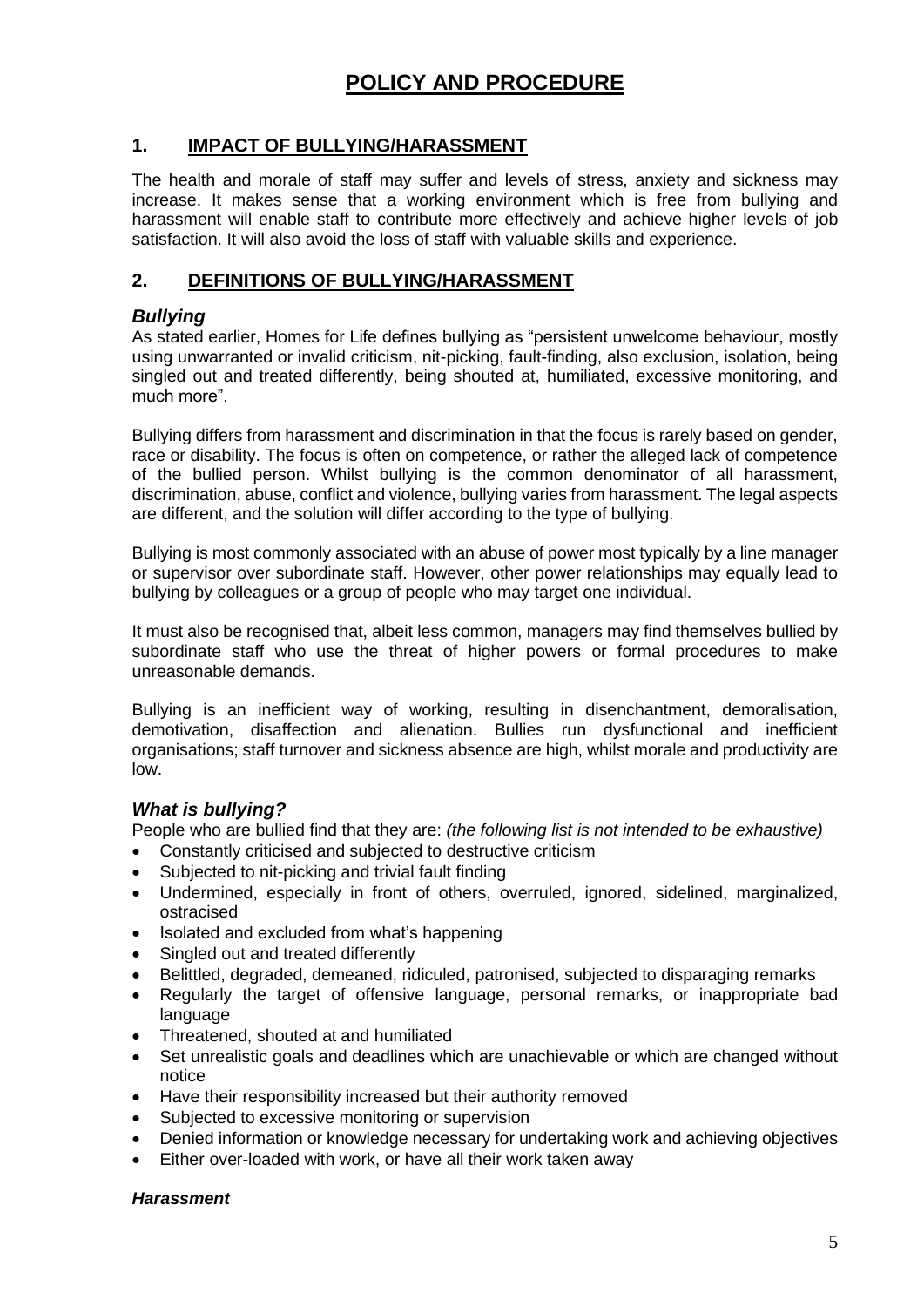• Acts of harassment usually centre around unwanted, offensive and intrusive behaviour with a sexual, racial or physical component. It can take many forms, occur on a variety of grounds and may be directed at one person or a group of people. The intention of the perpetrator is irrelevant; it is the impact on the individual which determines whether harassment has taken place.

Again the following list is not intended to be exhaustive but to provide some examples of harassment or discriminatory behaviour:

#### *Sexual Harassment*

- Unwanted non-accidental physical contact ranging from unnecessary touching, patting, pinching or brushing against a colleague's body, to assault and coercing sexual relations;
- Unwelcome sexual advances, propositions or pressure for sexual activity: continued suggestions for social activity within or outside the workplace, after it has been made clear that such suggestions are unwelcome: offensive flirting;
- Suggestions that sexual favours may further a colleague's career or refusal may hinder it e.g. promotions, salary increases etc;
- The display of pornographic or sexually suggestive pictures, objects or written materials;
- Leering, whistling or making sexually suggestive comments or gestures, innuendoes or lewd comments;
- Conduct that denigrates or ridicules or is intimidatory or physically abusive of an employee because of his or her sex, such as derogatory or degrading abuse or insults which are gender-related and offensive comments about appearance or dress.

#### *Racial Harassment*

- Conduct that denigrates or ridicules a colleague because of his or her race, such as derogatory remarks, graffiti, jokes. Such conduct can be verbal or physical;
- The display or sending of offensive letters or publications: threatening behaviour;
- Being "frozen out" of conversations: jostling or assault, or other non accidental **physical contact;**
- Derogatory nicknames or racial name calling.

#### *Disability Harassment*

- Mimicking the effect of a disability or speech impairment;
- Ostracising, "freezing out", ignoring and staring;
- Making fun of a disability;
- Use of inappropriate terms (e.g. cripple, spastic);
- Inappropriate personal questions/comments about a disability;
- Belittling or patronising comments/nicknames;
- Moving a wheelchair without the user's agreement;
- Practical jokes (eg hiding a disability aid);
- Touching a visibly impaired person (to annoy).

#### *Age Discrimination*

• Ridiculing or demanding behaviour focused towards people because of their age.

#### *Religious Discrimination*

• Discriminatory behaviour which fails to acknowledge the rights or needs of people with different beliefs or practices.

#### *Victimisation*

• Where a person is treated less favourably than other people because, for example, that person has brought proceedings, given evidence, or complained about the behaviour of someone who has been harassing or discriminating against them.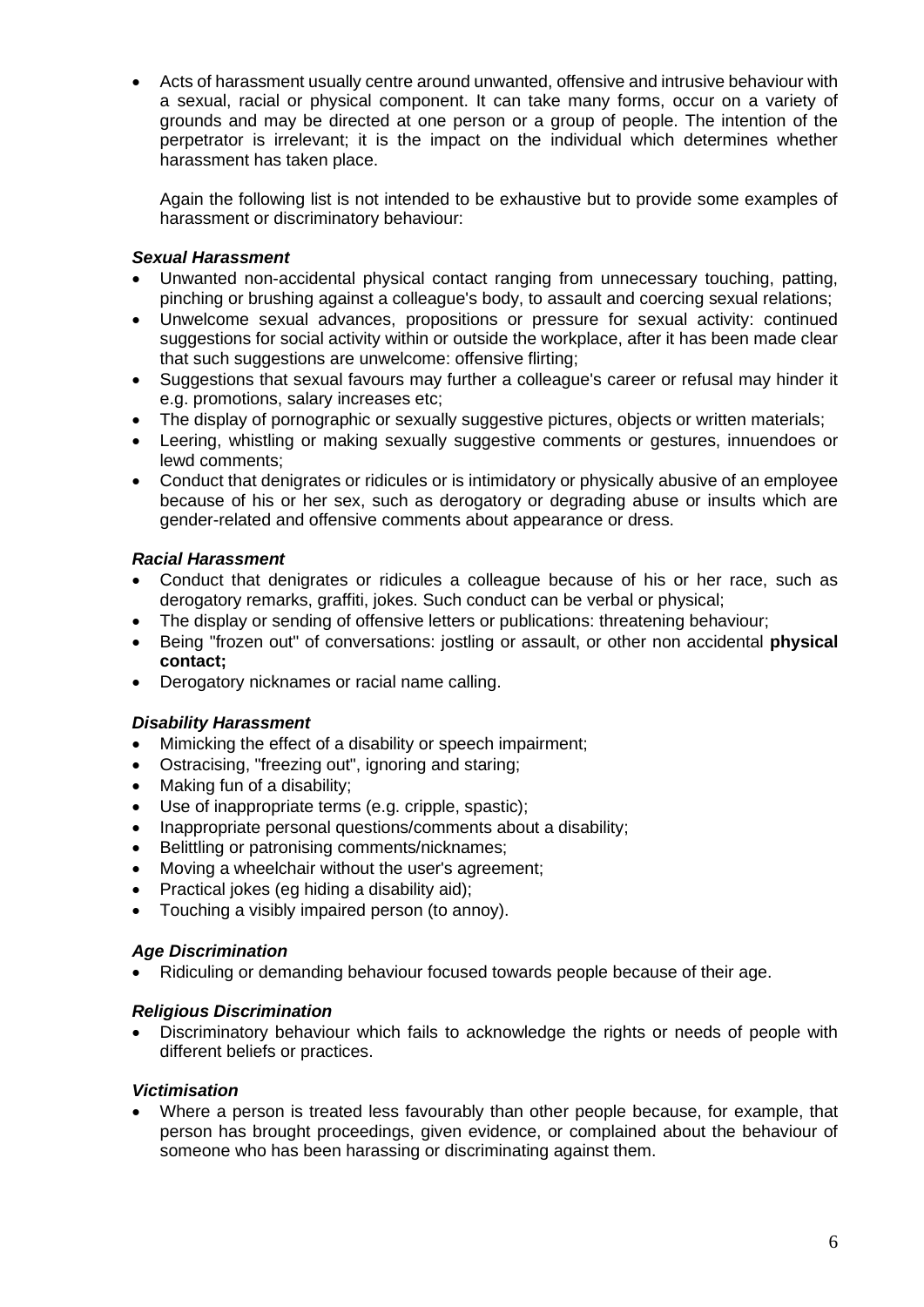### *Aids/HIV*

• Harassment, ridicule or exclusion of people, due to their real or suspected infection with Aids/HIV.

### **3. FIRM, FAIR MANAGEMENT**

Line managers are responsible for ensuring that staff who report to them perform to an acceptable standard within a performance management framework. Legitimate, justifiable, appropriately conducted monitoring of an employee's behaviour or job performance does not, therefore, constitute bullying.

It is reasonable to expect a manager to carry out these functions in a fair, firm and consistent manner. Carrying out these functions does not constitute an act of bullying or harassment, although some staff may feel stressed or anxious while the procedures are ongoing. However, abusing these procedures may constitute bullying or harassing behaviour.

It is important to differentiate between management and bullying or harassing behaviour. It is in the interests of the organisation that managers should be able to carry out their duties without threat of ill-intentioned, malicious or vexatious complaints.

Because of differences in perception, it is not always easy to differentiate between firm, fair management and bullying and harassment. It is accepted that these descriptions represent extremes of behaviour. In practice things will not be so clear and perpetrators may display characteristics which fall somewhere in the middle. Some suggestions are below:

| <b>Firm/Fair Manager</b>                | <b>Bullying/Harassing Manager</b>         |
|-----------------------------------------|-------------------------------------------|
| Consistent and fair                     | Aggressive, inconsistent and unfair       |
| Leads by example                        | Dominates, sets a poor example            |
| Decisive                                | Random, impulsive                         |
| Has a good appreciation of short,       | Is rigidly short-term, often no more than |
| medium and long term needs, goals and   | 24 hours                                  |
| strategy                                | Cannot apply knowledge gained from        |
| Learns from experience and applies      | experience except by being devious,       |
| knowledge gained from experience to     | manipulative and how to better evade      |
| improve business, communication and     | accountability                            |
| interpersonal skills                    | Constantly interfering, dictating and     |
| Allows and trusts people to get on with | controlling                               |
| the job                                 | Withholds information, releases           |
| Share information freely                | selectively                               |
|                                         |                                           |
| Only addresses genuine performance      | Makes false claims about alleged          |
| issues then focuses on performance      | underperformance and focuses on the       |
| and behaviour.                          | person, not behaviour or performance      |
| Listens, guides, instructs              | Tells                                     |
| Acknowledges failings                   | Denies failings, always blames others     |
|                                         |                                           |

## **4. PROCEDURE**

Where an individual believes that they have been bullied or harassed there are a number of options available to them dependent upon the circumstances of their own particular situation. Homes for Life suggest a two-tier procedure: an informal stage and then, if this is not sufficient or the offence is of a serious nature, a formal stage.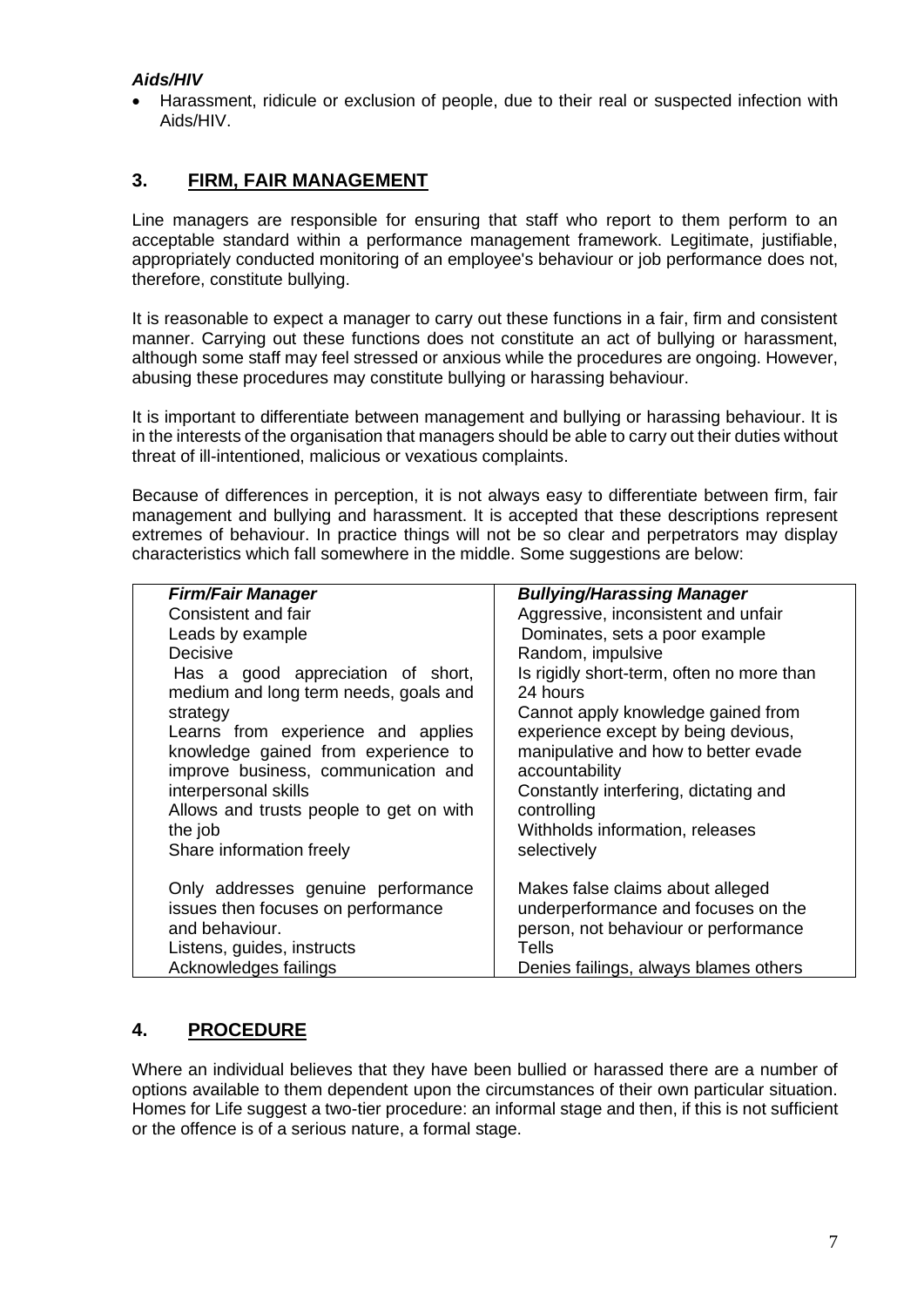#### *Informal Stage*

This will involve the individual approaching the alleged bully or harasser in order to tell them that their behaviour is found to be offensive and why, and to ask them to stop using such behaviours. The individual may ask a colleague or a staff representative to be present for moral support. If the individual would find confronting the alleged bully or harasser too difficult but still wishes to pursue the matter informally they can ask either the trade union/professional organisation representative, line manager, or human resource adviser to speak to the person concerned. Another option may be for the individual to write directly to the alleged bully or harasser detailing the offensive behaviour and confirming the requirement to stop any further bullying or harassment.

The individual should keep a note on file which includes a statement that it should only be taken into account if formal or further informal procedures are initiated. This is necessary should evidence be required at a later date should the bullying or harassment continue or subsequently recur.

Unwitting and organisational bullying can often be defused at this stage without the need to escalate matters to the formal stage. A quiet word or a letter from the target will often be sufficient. It should be emphasised that in order to maintain working relationships, matters should be dealt with by an informal intervention wherever possible. This may involve facilitated discussion between the parties involved. However, this does not remove the inherent right of the individual to deal with the matter formally.

Where the informal approach is unsuccessful or the individual has chosen to go straight to the formal stage of the procedure the following arrangements will apply.

#### *Formal Stage*

A formal complaint should be made to the individual's line manager or supervisor, human resource adviser or to the line manager of the alleged bully or harasser. Any formal complaint should be made in writing detailing the basis upon which the alleged bullying or harassment has taken place.

The first step is to find out the facts, therefore an investigation is essential. The investigator will be impartial and confidentiality is guaranteed. It may be necessary for the organisation to consider based upon the circumstances of each case whether it may be more appropriate for an independent body to carry out the investigation. This should be discussed in partnership with the individual and their trade union/professional organisation representative if they have chosen to be represented.

All parties involved will be guaranteed a fair and impartial hearing.

As formal disciplinary action is a possible outcome from this investigation it should be conducted in accordance with the provisions of the disciplinary procedures. It is also crucial that the same timescales within these procedures are adhered to. Whereas it may not be practicable to determine within this procedure timescales to suit every situation the individual, their representative and the alleged bully/harasser must be advised in writing prior to the commencement of the investigation the envisaged timescale. Any significant changes to the timescale must also be advised in writing with the reasons for these changes. Any suspensions/relocations arising from this investigation will be carried out taking account of all of the circumstances.

At all stages of the process the individual and the alleged bully or harasser will have the opportunity to be accompanied by a colleague or trade union/professional organisation representative and it is crucial that at all stages confidentiality is assured. Those involved in carrying out the investigation must recognise the difficulty which some individuals will have in talking about the incidents involved to a third party and that they may become distressed during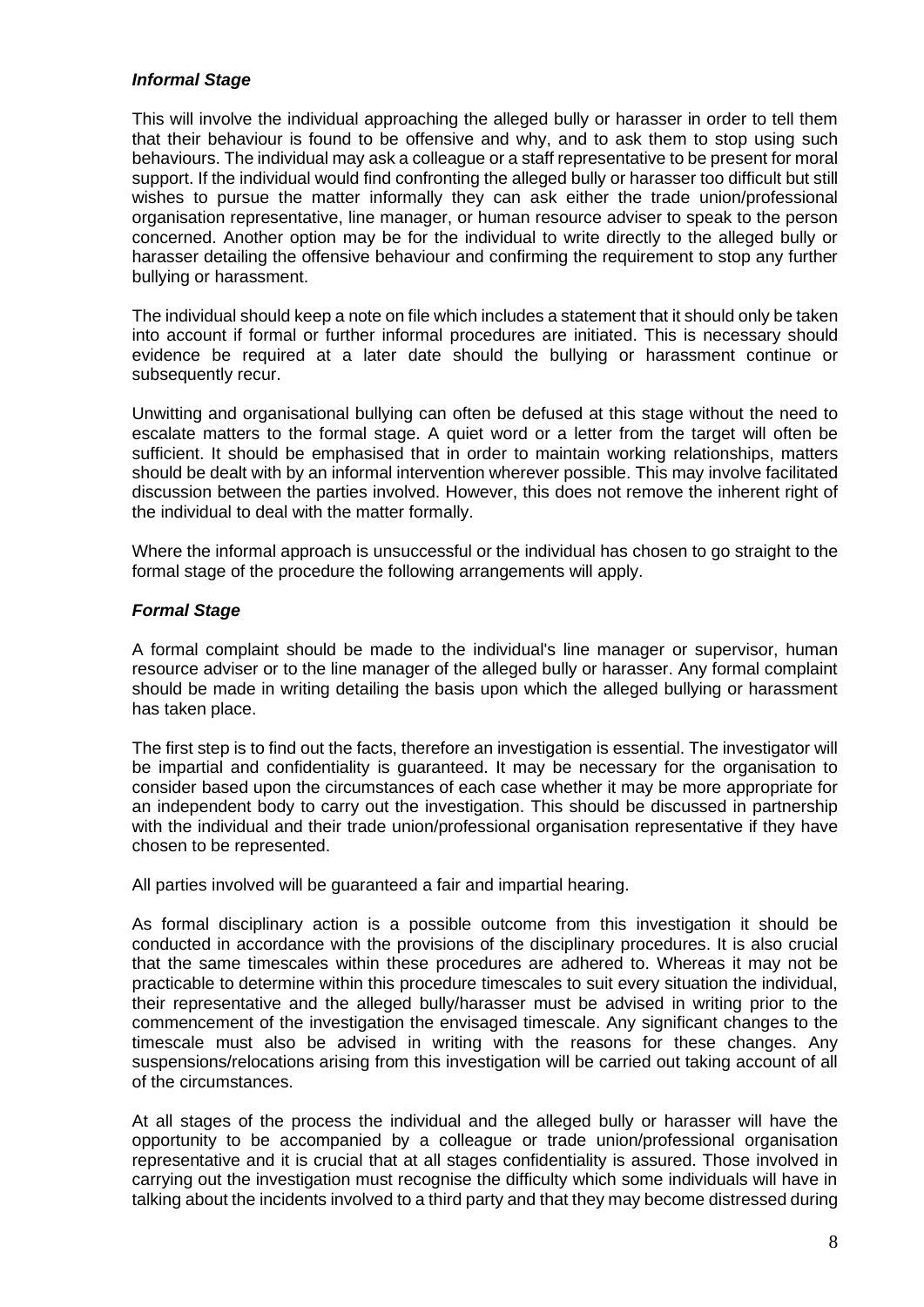the process. They may harbour feelings of embarrassment, a fear of being disbelieved or not being taken seriously, a fear of further damaging the working environment or a fear of management being biased against them. Talking and being questioned about the incident(s) therefore often serves to add considerably to the stress already suffered as a result of the bullying or harassment itself.

It is important that an individual is not questioned in a way which implies that they have either consciously or unconsciously invited the bullying or harassment. That in its own way can be a form of bullying or harassment which will add to the stress being experienced by the individual. Also remarks implying that the bullying or harassing behaviour was meant as a joke, or that someone was only being too friendly, or questioning someone's taste in clothes (in the case of sexual harassment) are also unacceptable. This does not debar an organisation from having a code regarding acceptable standards of dress, however, this should be taken up as a separate management issue and should not be raised for the first time following a complaint of harassment.

It should not be necessary for the individual or the alleged bully or harasser to have to repeat their statements to different managers at different times thereby increasing the stress they may suffer. Full, written and signed statements from all involved should be taken at an early stage. A written and dated record of all investigatory interviews should be made.

#### *Formal Hearing*

Any formal disciplinary hearing should be conducted in accordance with the natural justice provisions contained within the disciplinary procedure.

#### *Homes for Life will determine the composition of the panel in line with its existing policies.*

It will be for the chair of the panel to determine how the hearing will be structured, following consultation with those involved, taking into account the sensitivity of the issues involved and the need to protect the rights of all involved.

#### *Decision*

There are four potential outcomes following an investigation. These are:

- The complaint is not founded;
- There is insufficient evidence:
- Evidence and/or nature of complaint justifies counselling/advice only;
- Evidence justifies formal disciplinary action.

#### *Formal Action*

If following an investigation and formal disciplinary hearing a complaint is held to be valid, appropriate formal action will be taken, which in serious cases may include dismissal. In serious circumstances if relocation proves necessary, every effort will be made to relocate the bully or harasser and not the complainant unless it is the stated wish of the individual that they wish to be moved. The organisation will in all cases where bullying or harassment is founded seek to prevent a recurrence of this behaviour.

Both the individual and alleged bully or harasser will be notified of the outcome in writing with due regard for confidentiality of both parties.

#### *No Formal Action*

If following an investigation and/or a formal disciplinary hearing no formal action is taken, the individual and alleged bully or harasser will be notified of the outcome in writing with due regard for the confidentiality of both parties. If a claim is found to be malicious in nature then the individual may find themselves subject to formal disciplinary action.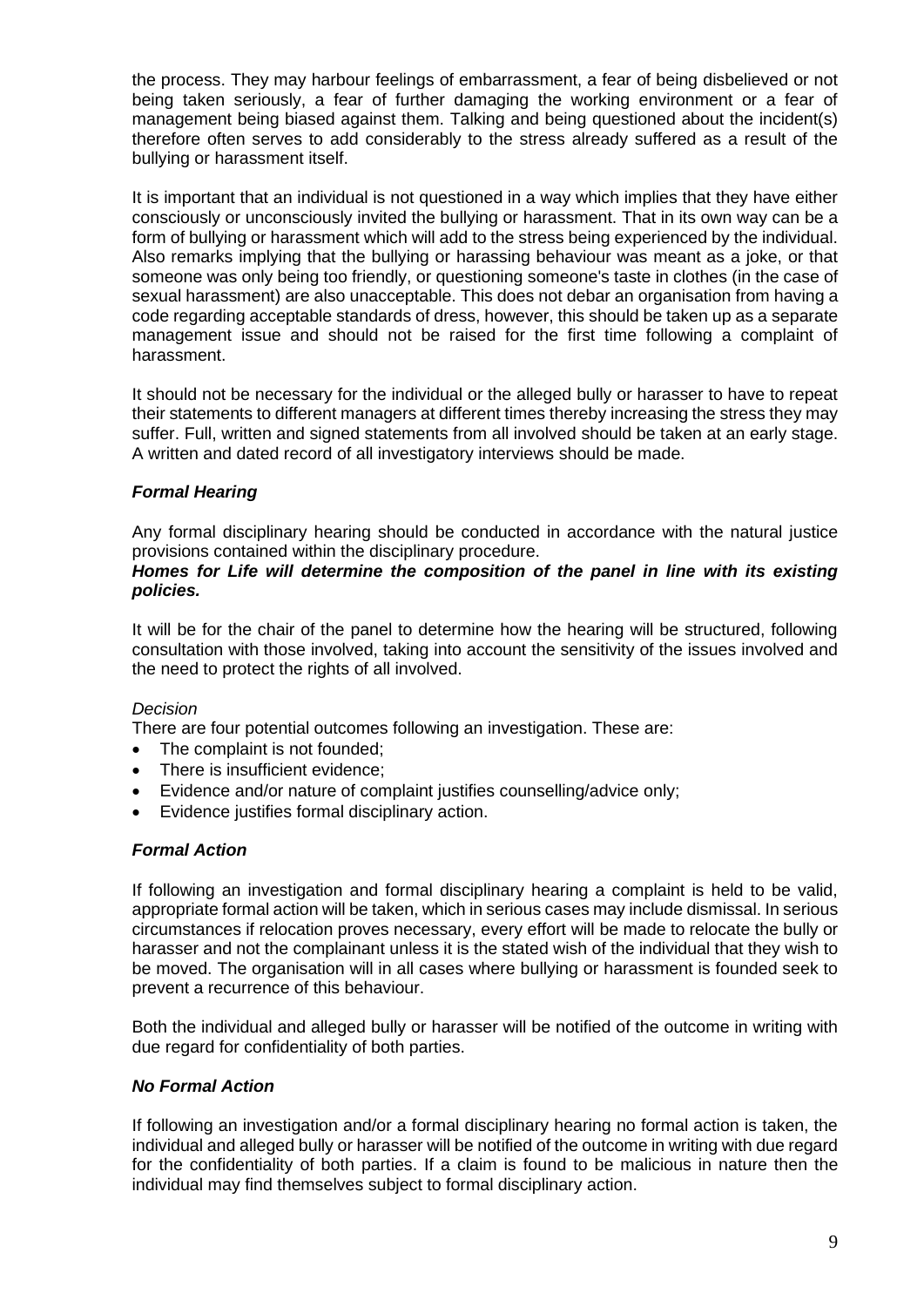It may be the case that whilst no formal action is taken some informal action may be appropriate such as counselling of the alleged bully/harasser or facilitated discussion to attempt to resolve the situation. In this situation both the individual and alleged bully or harasser will be notified of the outcome in writing with due regard for the confidentiality of both parties.

#### *Formal Review*

If a decision to take no further action is made an employee or their representative may request a formal review. This request should be made to the next senior management level or other individual as agreed within Homes for Life. A request for a formal review should be made within 2 weeks of any decision. It will be for this individual to decide once they have reviewed the investigative material as to whether further interviews or hearings are required. These should be completed as timeously as possible.

It is recommended that further interviews or hearings are kept to a minimum to protect those involved.

## **Monitoring and Review of Policy**

Responsibility for monitoring the application of this policy will rest with the Administrator.

This policy will be reviewed at regular intervals with amendments being made as appropriate following consideration by staff, staff representatives, management and Directors.

#### **Bullying and Harassment by Members of the Public and Directors**

Staff have the same rights as service users/stakeholders to be treated with respect and dignity at all times and have the right to complain if bullied or harassed by members of the public, Directors or Contractors or staff from other agencies.

If a member of staff is bullied or harassed in the course of carrying out their duties the following procedure should be adopted. It is inappropriate to swap the employee with another employee without explaining to the individual the reasons for this action. It is a priority of Homes for Life to ensure that no staff are put in a situation of potential risk and the following procedures are put in place to protect staff whilst carrying out their duties.

#### *Informal Stage*

Where possible incidents should be dealt with informally in the first instance.

If the employee feels able to do so they should inform the bully or harasser, at the time if possible, that they find their actions/remarks and behaviour to be unacceptable. They should state that they wish the unwanted behaviours to stop. If the situation warrants the need for a witness staff are advised to approach a colleague to accompany them when approaching the alleged bully or harasser. The employee should then report the matter to their manager as soon as possible.

If the employee does not feel able to speak to the bully or harasser personally they can ask their manager to do this on their behalf.

It will be the responsibility of the manager involved to discuss the action taken to date and what should be done in the future if any further incidents occur.

If the harasser is a Director, it may be appropriate to discuss the matter with the Director at the earliest opportunity.

If the bully or harasser is a member of the public it may be appropriate to discuss the matter with the Director.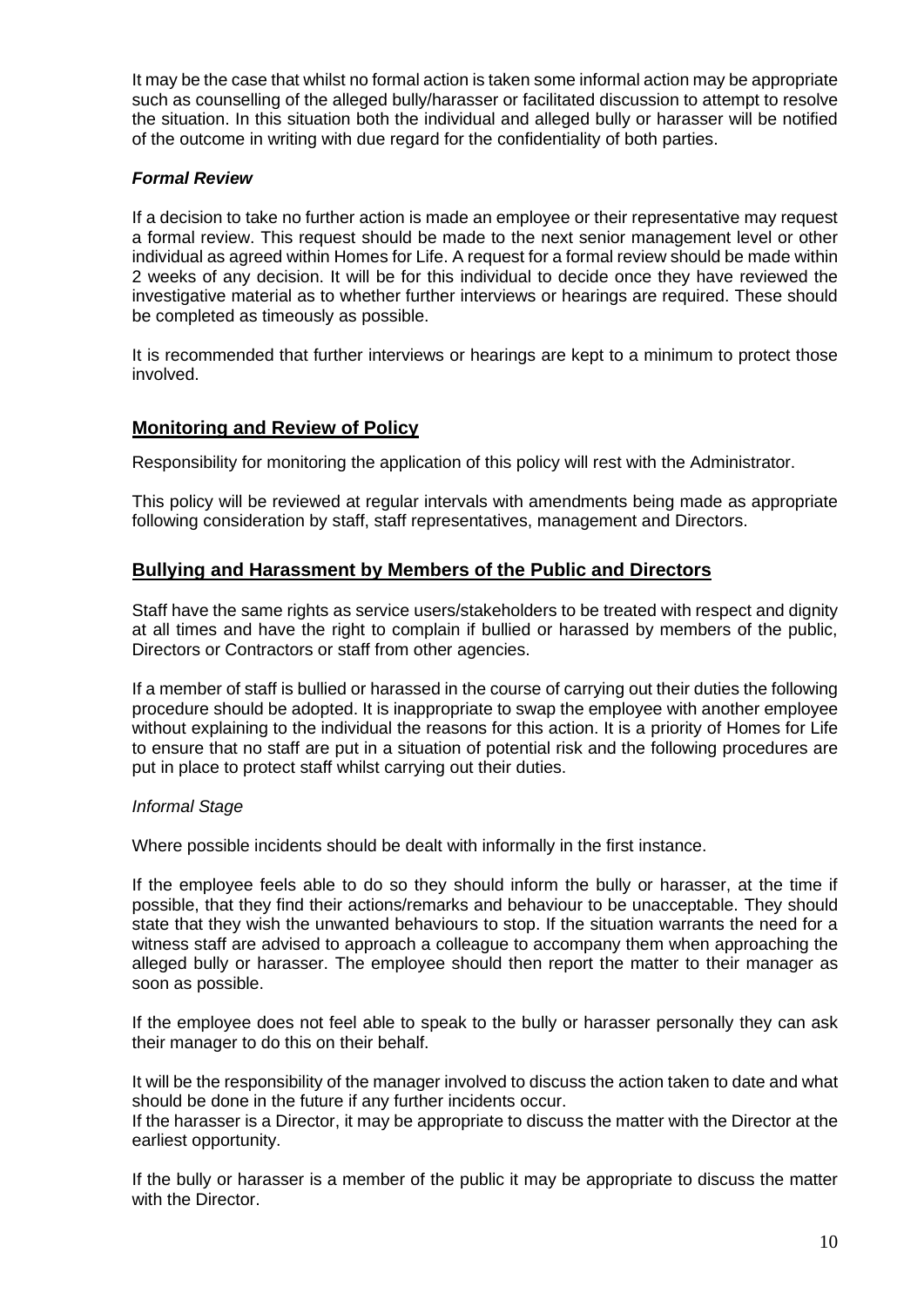The manager must inform the harasser of the consequences of further incidents. Where it appears the individual is refusing services on personal/racial grounds they should be advised that their action may be discriminatory. It should also be made clear to the individual that in taking this action they may be deemed to be refusing services altogether which could result in either the withdrawal of a service or the loss of access to organisation premises.

A file note should be kept of the details of the incident, the action taken and by whom.

If informal action proves insufficient to deal with persistent acts of bullying and harassment then management reserves the right to take further formal action. (In serious cases it may be appropriate to move directly to this stage)

#### *Formal Action*

The manager must consider the following prior to taking any action and making their decision:

- The degree to which the incident undermines the relationship between parties;
- If any previous incidents have occurred and the severity of these;
- The effects of the incident on the employee.

If the incident is serious, or a repetition of a previous incident(s) for which informal action has been taken then the bully or harasser should be written to officially by the relevant senior manager informing them:

- That their comments, actions, behaviour is not acceptable and is potentially discriminatory;
- That further incidents will not be tolerated.
- Further incidents may result in the withdrawal of services.

Where the incident is sufficiently serious the senior manager will meet with the individual prior to putting the matter in writing as above. Any letters should be copied to the appropriate senior management.

In cases of physical violence or serious threats of violence the senior manager should also involve the police as appropriate. Notwithstanding this a member of staff may at any time involve the police as they wish.

#### *Formal Review*

If a decision to take no further action is made an employee or their representative may request a formal review. This request should be made to the next senior management level or other individual as agreed within Homes for Life. A request for a formal review should be made within 2 weeks of any decision. It will be for this individual to decide once they have reviewed the investigative material as to whether further interviews or hearings are required. These should be completed as timeously as possible.

It is recommended that further interviews or hearings are kept to a minimum to protect those involved.

#### **Bullying / Harassment by Contractors and Staff from Other Agencies**

In cases where the bullying or harassment involves contractors or staff from other agencies the stages as detailed above should be applied. However, due to the specific nature of the relationship between the organisation and these individuals/organisations, the following additional step should be included in the informal stage.

If the harasser is a contractor or staff member from another agency the manager will contact the appropriate senior person within the company/organisation concerned to advise them that this type of behaviour is unacceptable and that if it is repeated then the individual concerned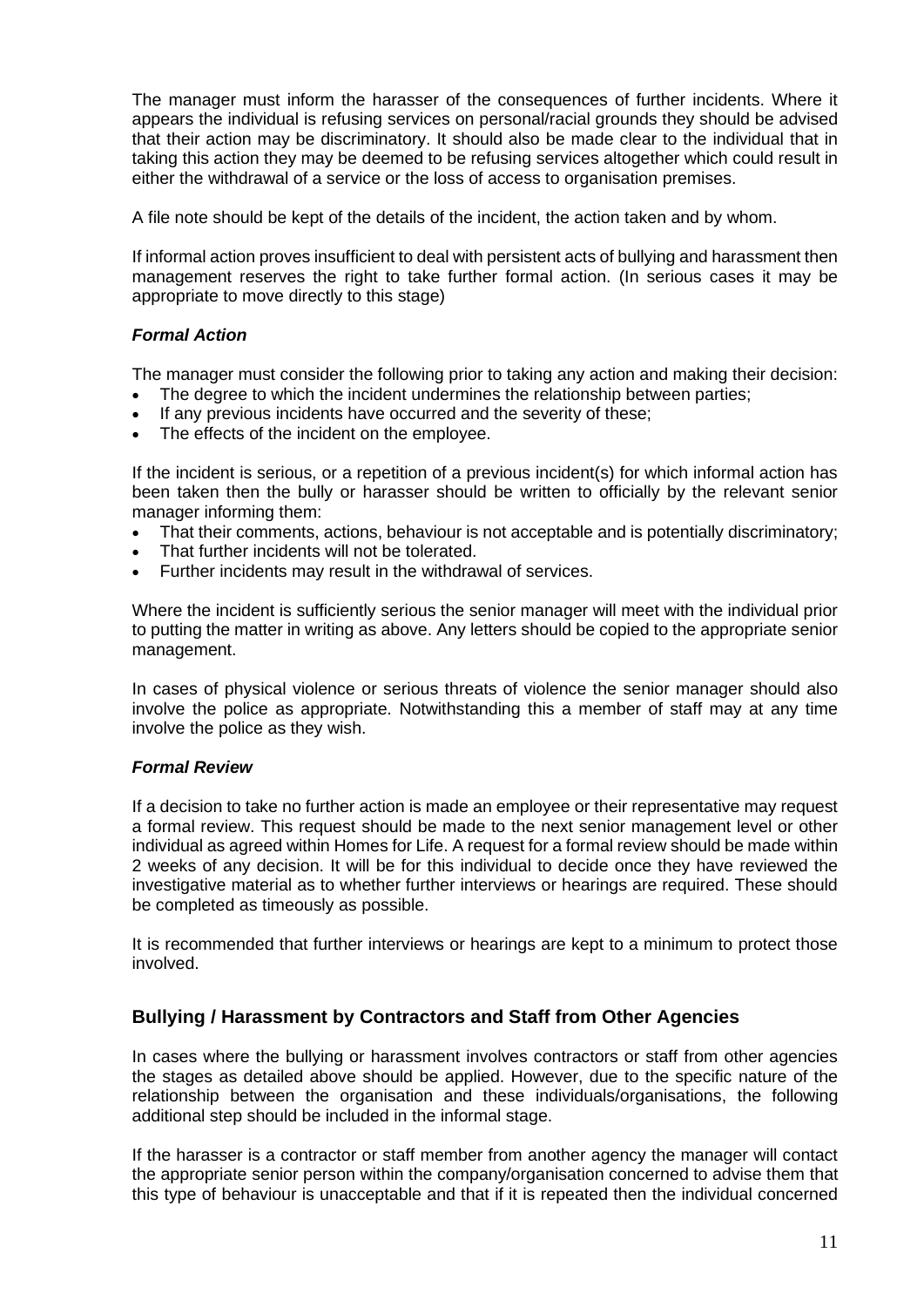may be refused entry to organisation premises. (This is on the basis that all contractors are advised that the provisions of the Policy apply to them in advance of an award the contract for services under which they are operating. Also those partnership organisations are aware that whilst on organisation premises or dealing with staff employed by the organisation, they will be expected to behave in an acceptable manner).

Should the matter not be resolved informally the formal stage would require the appropriate senior manager to write to the appropriate senior person within the company/organisation concerned to advise them that this type of behaviour is unacceptable and that if it is repeated then the individual concerned may be refused entry to organisation premises or continued contact with staff of the organisation.

#### *Formal Review*

The same procedure as above.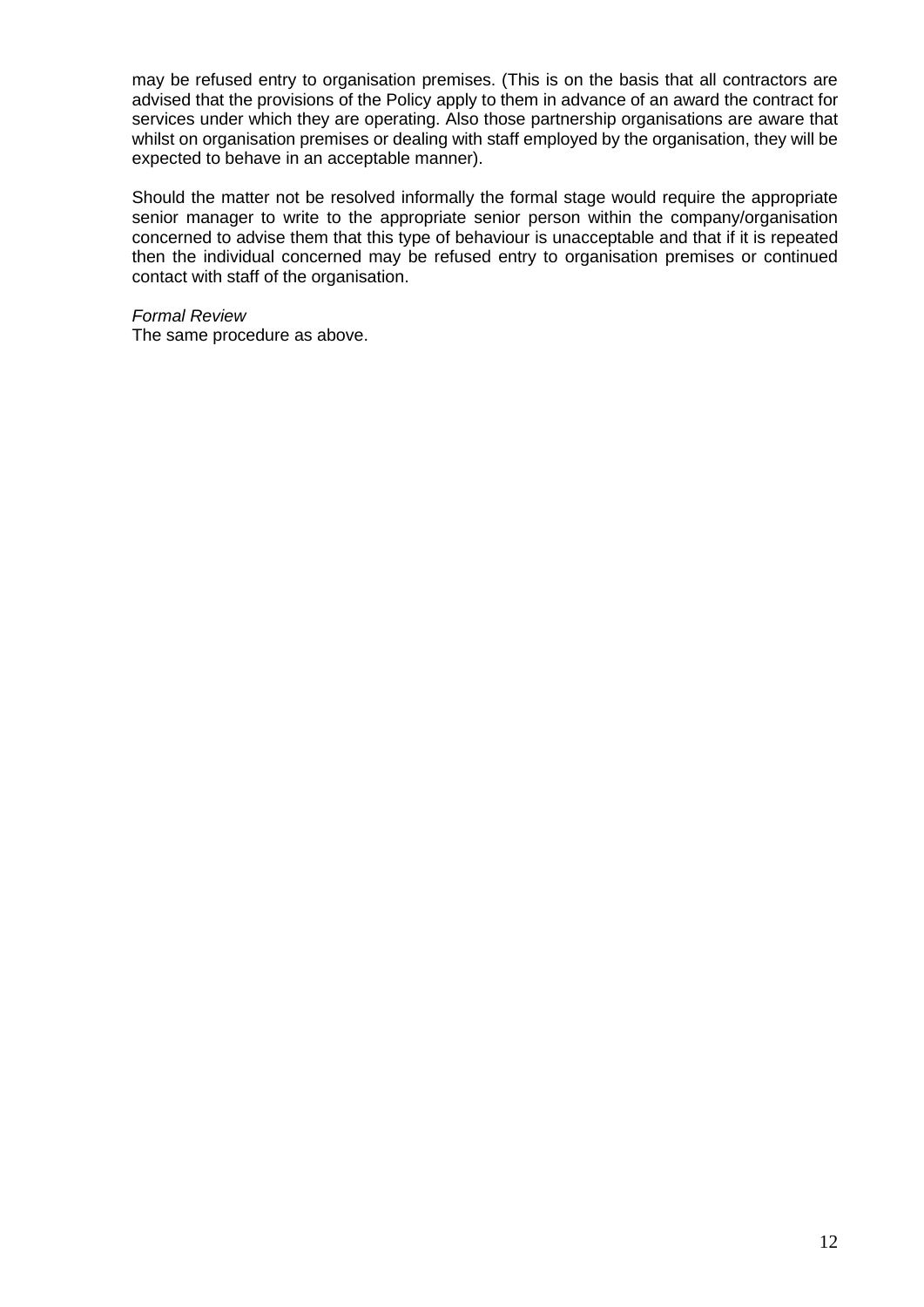## **Bullying and Harassment Procedure**